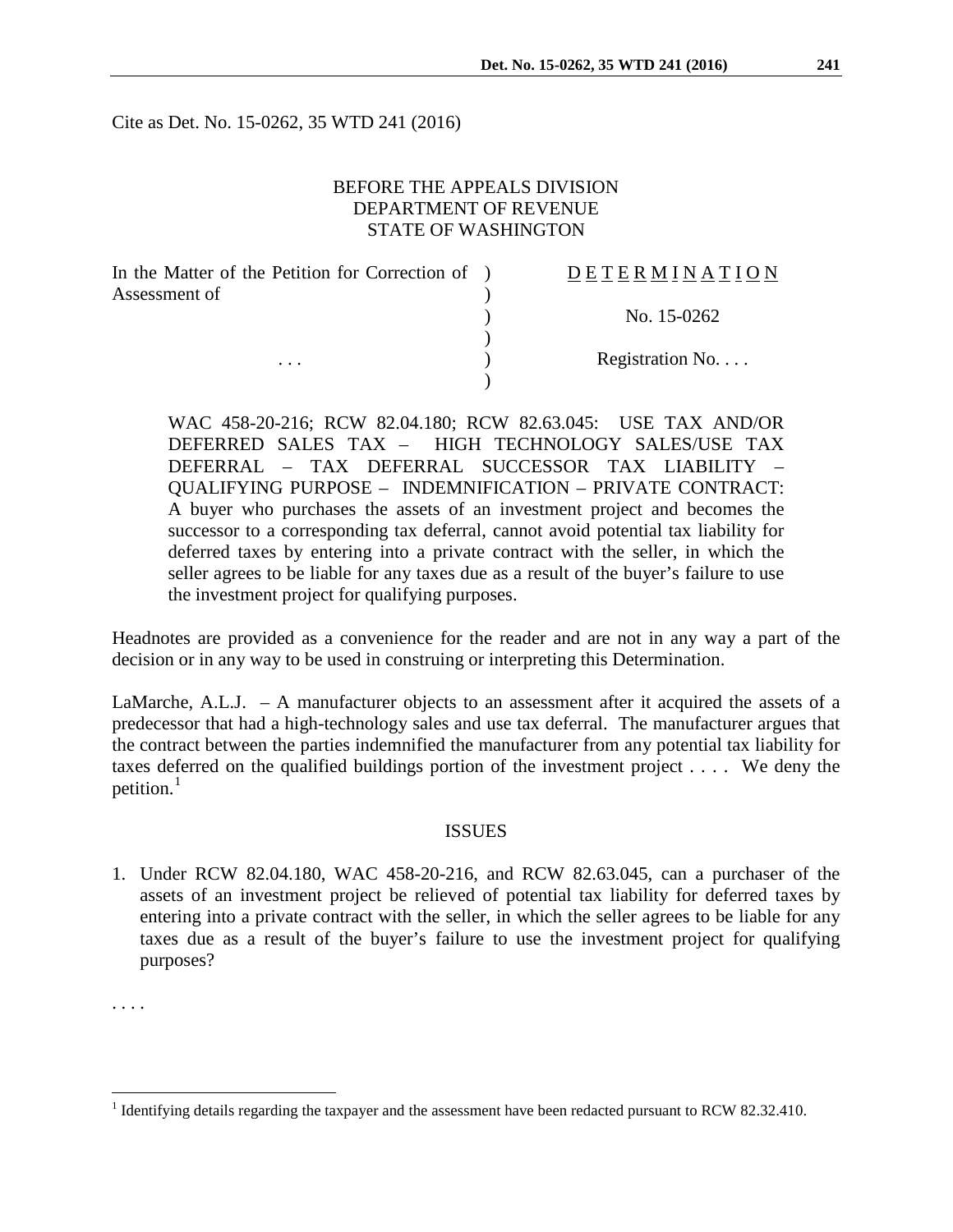#### FINDINGS OF FACT

[Taxpayer] appeals two tax assessments. The Special Programs Division (Special Programs) of the Department of Revenue (Department) found that Petitioner failed to meet the use requirement of its Biotechnology & Medical Device Manufacturing Businesses Deferral (Biotech Deferral), Certificate No. . . . , for the periods of August 7, 2007 through January 20, 2008, and issued an assessment totaling  $\frac{1}{2}$  $\frac{1}{2}$  $\frac{1}{2}$ ... on July 29, 2014, Document No....<sup>2</sup> Taxpayer does not dispute this assessment . . . . .

Taxpayer disputes the assessment associated with High Technology Sales/Use Tax Deferral Certificate No. . . . (High-Tech Deferral). The High-Tech Deferral was originally issued to [Corporation], the parent company of Taxpayer, for an investment project, and required that both the investment project facility (Facility) and machinery and equipment (M&E) be used through annual 2011 for qualified research and development. [Corporation] was succeeded by [Seller] in June 2006.

In December 2006, Taxpayer purchased the assets of Seller, and became successor to the High-Tech Deferral. Taxpayer discloses in its petition that, prior to the sale, the parties entered into a contract (Asset Purchase Agreement) which states,

[Taxpayer] agrees to file annual reports with the Department of Revenue and take any other reasonable actions necessary to maintain the sales and use taxes deferrals under Chapter 82.63 of the Revised Code of Washington in the amounts and for the term set forth on Schedule 10.9 to the Disclosure Memorandum (the "Tax Deferrals").

Notwithstanding the foregoing, Buyer shall not be required to occupy the Office Space throughout the term of the Tax Deferrals and Seller shall be responsible for deferred sales or use taxes that become due as the result of the Buyer's failure to occupy the Office Space throughout the term of the Tax Deferrals.

*Id.*[3](#page-1-1)

At the time of sale, the High-Tech Deferral was in good standing; however, Taxpayer later took the M&E and moved out of the Facility. After discovering Taxpayer had left the Facility, Special Programs concluded that Taxpayer had failed to meet the qualifying use requirement for the Facility portion of the High-Tech Deferral. Special Programs issued a deferral assessment against Taxpayer on July 29, 2014, Document No. . . . , totaling \$ . . . , which was later adjusted for interest, and reissued on August 19, 201[4](#page-1-2) in the amount of \$....<sup>4</sup> This amount represented

<span id="page-1-0"></span> $\frac{1}{2}$ <sup>2</sup> Document No. [.](http://dorappsprod/ACMS/TarisDetail.aspx?id=201501388) . . , totaling \$ . . . , comprises use tax and/or deferred sales tax of \$ . . . and \$ . . . in interest, for the period of August 7, 2007 through January 20, 2008.

<span id="page-1-1"></span> $3$  We note that none of the parties in any of the transfers or acquisitions sent a Notice of Successorship to the Department.

<span id="page-1-2"></span> $4$  Document No. . . . , issued on July 29, 2014, is a successorship liability assessment totaling \$ . . . , comprising use tax and/or deferred sales tax of \$ . . . and \$ . . . in interest, for the period of September 1, 2002 through December 31, 2004. Through an agreement with Special Programs, the assessment was reduced by \$ . . . in interest, and reissued on August 19, 2014, totaling \$ . . . , comprising use tax and/or deferred sales tax of \$ . . . and \$ . . . in interest.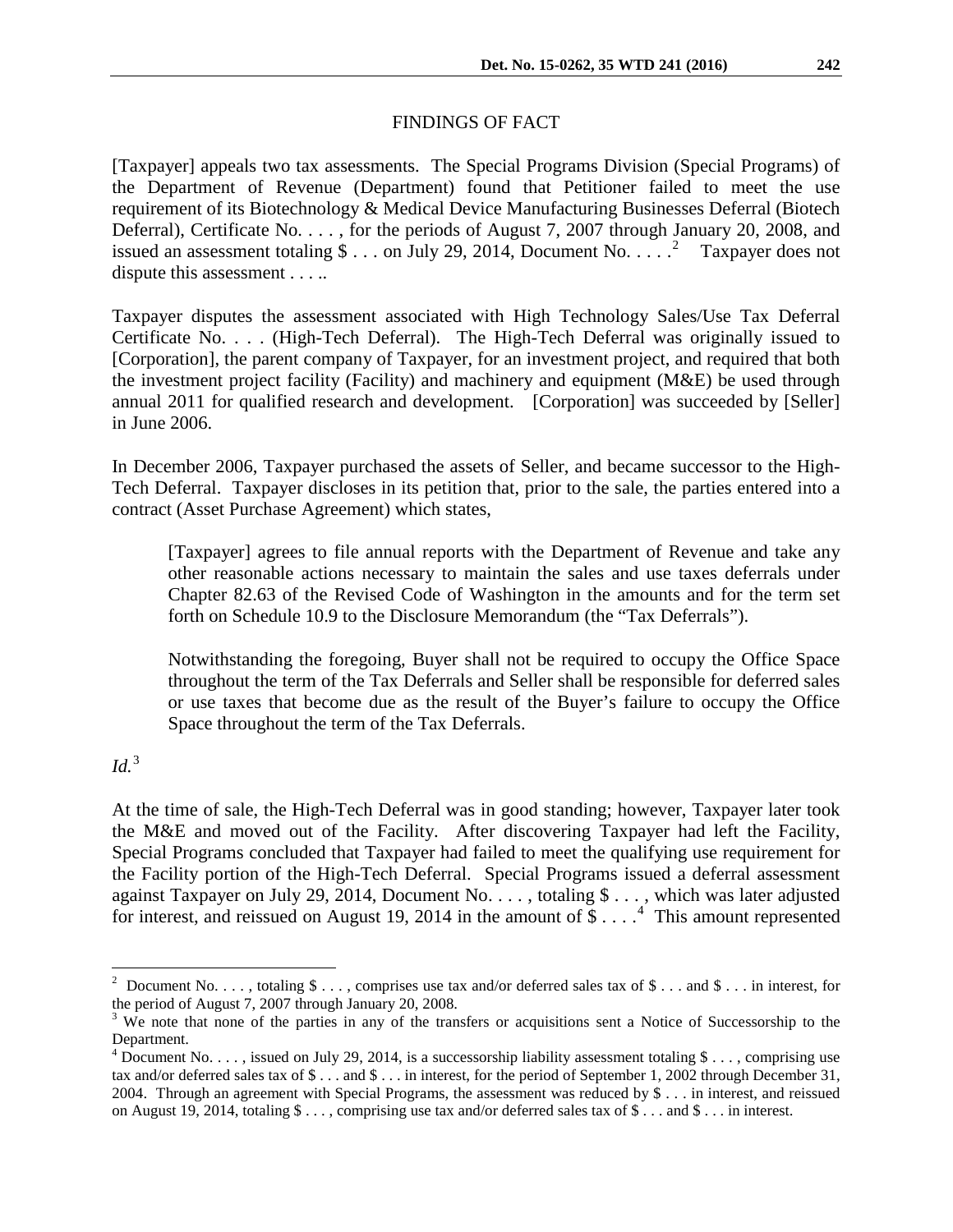deferred taxes and interest on the qualified buildings (Facility) portion of the investment project for the period of September 1, 2002 through December 31, 2004.

Taxpayer timely appealed, arguing that it was not responsible for the tax liability for deferred taxes under the High-Tech Deferral, because it entered into a private contract with Seller in which Seller agreed to be liable for any taxes due as a result of Taxpayer's failure to use the Facility for qualifying purposes . . . .

## ANALYSIS

1. Successorship Liability for Deferred Taxes in the Event of Non-qualifying Use.

Chapter 82.63 RCW establishes a retail sales and use tax deferral/waiver program to promote high technology research and development and pilot scale manufacturing facilities in the state. RCW 82.63.020 authorizes applications for deferral under the chapter. RCW 82.63.030 directs the Department to issue a deferral certificate for sales and use taxes otherwise due on each "eligible investment project." However, RCW  $82.63.045<sup>5</sup>$  $82.63.045<sup>5</sup>$  $82.63.045<sup>5</sup>$  provides for immediate repayment of the deferred taxes when an investment project is used for purposes other than qualified activities, and states as follows:

(2)(a) If, on the basis of the survey under RCW [\[82.32.585\]](http://apps.leg.wa.gov/rcw/default.aspx?cite=82.32.585) or other information, the department finds that an investment project is used for purposes other than qualified research and development or pilot scale manufacturing at any time during the calendar year in which the investment project is certified by the department as having been operationally completed, or at any time during any of the seven succeeding calendar years, a portion of deferred taxes is immediately due . . . .

RCW 82.63.045(2)(a) (emphasis added). The statute addresses the effect of a transfer of ownership on a tax deferral, and states,

(4) The department must assess interest at the rate provided for delinquent taxes, but not penalties, retroactively to the date of deferral. The debt for deferred taxes will not be extinguished by insolvency or other failure of the recipient. Transfer of ownership does not terminate the deferral. The deferral is transferred, subject to the successor meeting the eligibility requirements of this chapter, for the remaining periods of the deferral.

RCW 82.63.045(4) (emphasis added).

Whenever any taxpayer quits business or sells out, exchanges, or otherwise disposes of more than fifty percent of the fair market value of either its tangible or intangible assets, any tax payable under RCW Ch. 82.32 shall become immediately due and payable. RCW 82.32.140(1).

<span id="page-2-0"></span> $5$  The version of RCW 82.63.045 relevant to our discussion was the version effective July 1, 2000, which covers the date when [Corporation] applied for the High-Tech Tax Deferral. RCW 82.63.045 was later amended in 2004, 2009, and 2010. *See* Laws of 2010, ch. 114, § 141; Laws of 2009, ch. 268, § 5; Laws of 2004, ch. 2 § 6; Laws of 2000 ch. 106, § 10. None of the subsequent changes have a bearing on our discussion here.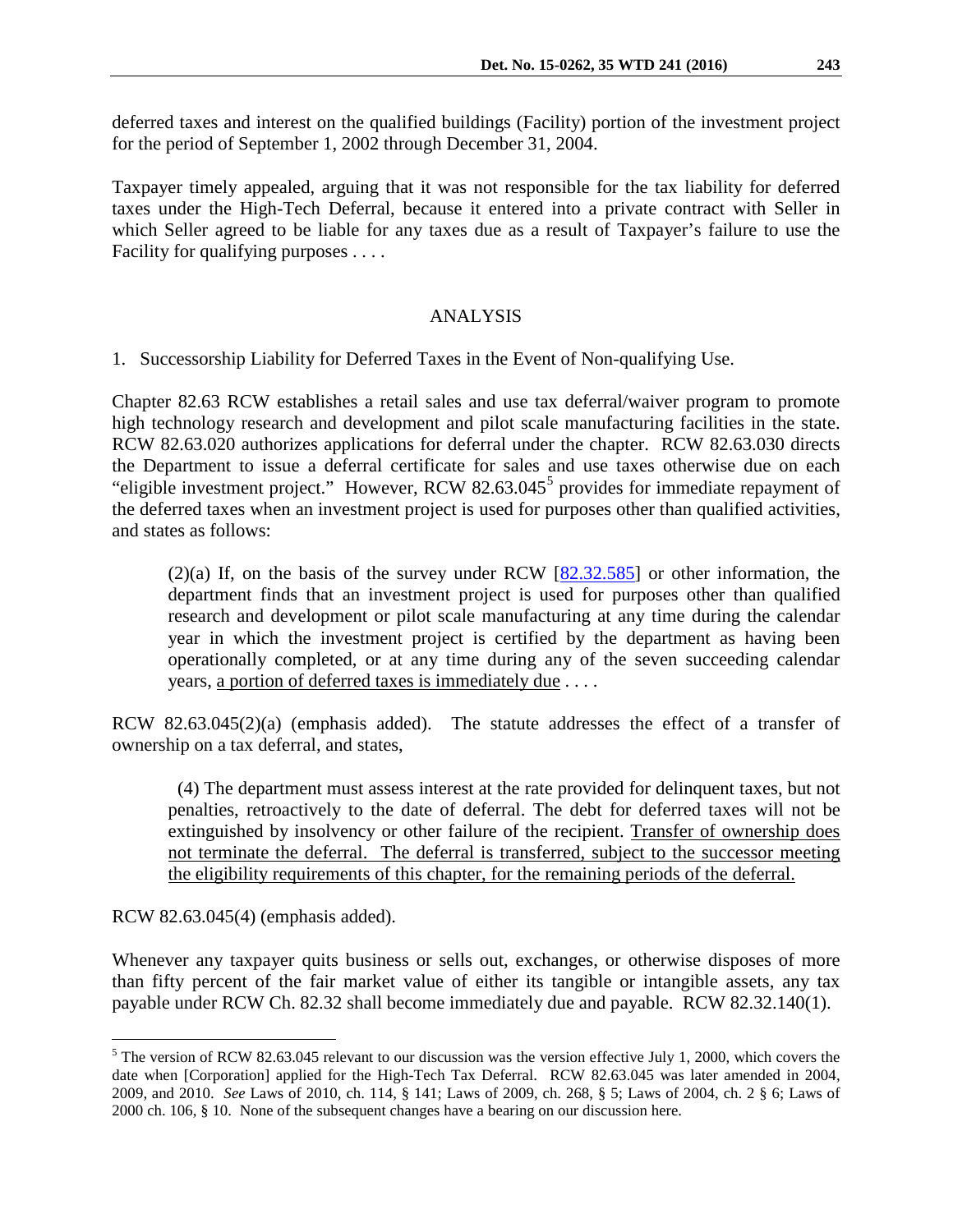RCW 82.32.140(2) contains the trigger for liability of a successor, and states:

Any person who becomes a successor shall withhold from the purchase price a sum sufficient to pay any tax due from the taxpayer until such time as the taxpayer shall produce a receipt from the department of revenue showing payment in full of any tax due or a certificate that no tax is due. If any tax is not paid by the taxpayer within ten days from the date of such sale, exchange, or disposal, the successor shall become liable for the payment of the full amount of tax  $\ldots$ <sup>[6](#page-3-0)</sup>

RCW 82.32.140(2); *see also* Rule 216(4), (5)(a) and (c). A "successor" is defined in RCW 82.04.180 as:

Any person to whom a taxpayer quitting, selling out, exchanging, or disposing of a business sells or otherwise conveys, directly or indirectly, in bulk and not in the ordinary course of the taxpayer's business, more than fifty percent of the fair market value of either the (i) tangible assets or (ii) intangible assets of the taxpayer;

RCW 82.04.180(1)(a) (emphasis added); *see also* Rule 216(2)(a)(i)(A).

The effect of RCW 82.32.140 is to place on the successor of a business the burden of providing for any outstanding tax liability incurred by its predecessor, and thereby to make the successor secondarily liable for such tax. *Tri-Financial Corp. v. Dep't of Revenue*, 6 Wn. App. 637, 640 (1972). The successor provisions enacted by the legislature are intended to ensure the collection of excise taxes remaining unpaid by a taxpayer who quits, sells out, exchanges, or otherwise disposes of his business or stock of goods. *Id*. at 642. It is undisputed here that Taxpayer is a successor to Seller.

Seller's High-Tech Deferral was transferred to Taxpayer at the time of sale, RCW 82.63.045(2)(a), and Taxpayer was subject to the same terms and conditions as the original recipient of the deferral under Rule 216(8), which included qualifying use of the deferral Facility through 2011. Although the deferral was in good standing when Taxpayer acquired the assets of Seller, Taxpayer failed to meet the use requirements of the Facility portion of the High-Tech Deferral when it chose to move to another location in November, 2007. A portion of the deferred taxes became immediately due and payable pursuant to RCW 82.63.045(2)(a) when the Department discovered that Facility was no longer being used for a qualifying purpose. Here, Taxpayer does not dispute the basis for or amount of the assessment, but argues that it is not liable because Seller assumed all liability for Taxpayer's failure to meet the eligibility requirements for the Facility portion of the deferral.

However, the Department was not party to the Asset Purchase Agreement and, under the principles of privity of contract, cannot be bound by its terms. Det. No. 94-090, 14 WTD 244,

<span id="page-3-0"></span><sup>&</sup>lt;sup>6</sup> On the other hand, no successor shall be liable for any tax due from the person from whom the successor has acquired a business or stock of goods if the successor gives written notice to the Department of such acquisition, and no assessment is issued by the Department within six months of receipt of such notice against the former operator of the business, and a copy mailed to the successor, or provided electronically to the successor in accordance with RCW 82.32.135. RCW 82.32.140(4).